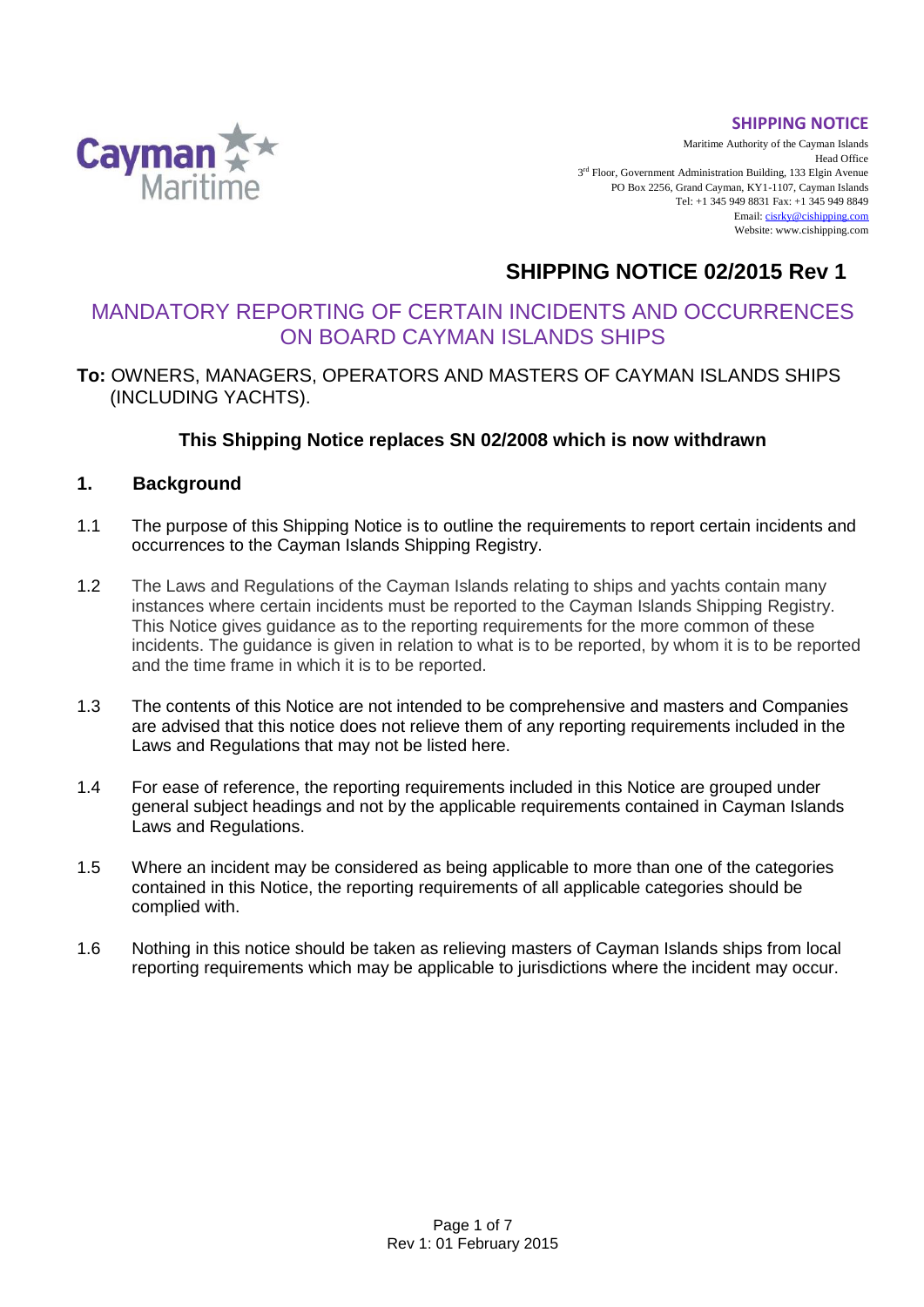### **2. Reportable Incidents and Occurrences**

2.1 Incidents relating to accidents to the ship.

| <b>Description:</b>   | Any incident resulting in the loss or abandonment of the vessel.            |
|-----------------------|-----------------------------------------------------------------------------|
| <b>Reported by:</b>   | The company <sup>1</sup> or owner by telephone and email to CISR (See Annex |
| <b>Reported when:</b> | Immediately on becoming aware of the Incident                               |
|                       |                                                                             |
| <b>Description:</b>   | Vessel involved in any collision.                                           |

| <b>Reported by:</b>   | The company and the master by telephone and email to CISR (See |
|-----------------------|----------------------------------------------------------------|
|                       | Annex 1)                                                       |
| <b>Reported when:</b> | As soon as is practicable <sup>2</sup>                         |

| <b>Description:</b>   | Vessel aground.                                                |
|-----------------------|----------------------------------------------------------------|
| Reported by:          | The company and the master by telephone and email to CISR (See |
|                       | Annex 1)                                                       |
| <b>Reported when:</b> | As soon as is practicable.                                     |

2.2 Incidents relating to personal accidents, illness and injury

 $\overline{a}$ 

| <b>Description:</b>   | Any accident resulting in death or serious injury of a seafarer,<br>occasional worker or passenger; whether on board, ashore or<br>elsewhere. |
|-----------------------|-----------------------------------------------------------------------------------------------------------------------------------------------|
| Reported by:          | The company and the master by telephone and email to CISR (See<br>Annex 1)                                                                    |
| <b>Reported when:</b> | Immediately.                                                                                                                                  |

| <b>Description:</b>   | Any accident resulting in a seafarer being unfit to discharge their<br>normal duties for a period in excess of 24 hrs. |
|-----------------------|------------------------------------------------------------------------------------------------------------------------|
| <b>Reported by:</b>   | The company by telephone and email to CISR (See Annex 1)                                                               |
| <b>Reported when:</b> | Within 7 days of the accident.                                                                                         |
|                       |                                                                                                                        |
| <b>Description:</b>   | Any accident resulting in a crew member being unfit to discharge                                                       |

| <b>Description:</b>   | Any accident resulting in a crew member being unfit to discharge<br>their normal duties for a period in excess of 72 hours including<br>cases where the injuries sustained result in the person leaving<br>the ship. |
|-----------------------|----------------------------------------------------------------------------------------------------------------------------------------------------------------------------------------------------------------------|
| Reported by:          | The company by telephone and email to CISR (See Annex 1)                                                                                                                                                             |
| <b>Reported when:</b> | Within 24 hrs.                                                                                                                                                                                                       |

<sup>&</sup>lt;sup>1</sup> In this Shipping Notice, "company" has the meaning given in Chapter IX of SOLAS. Where a ship does not have a "company" the reporting requirement falls to the owner and master of the ship.

 $2\degree$  "As soon as practicable" means as soon as it is safe to do so after the incident. In no case should this be more than 24 hrs after the incident.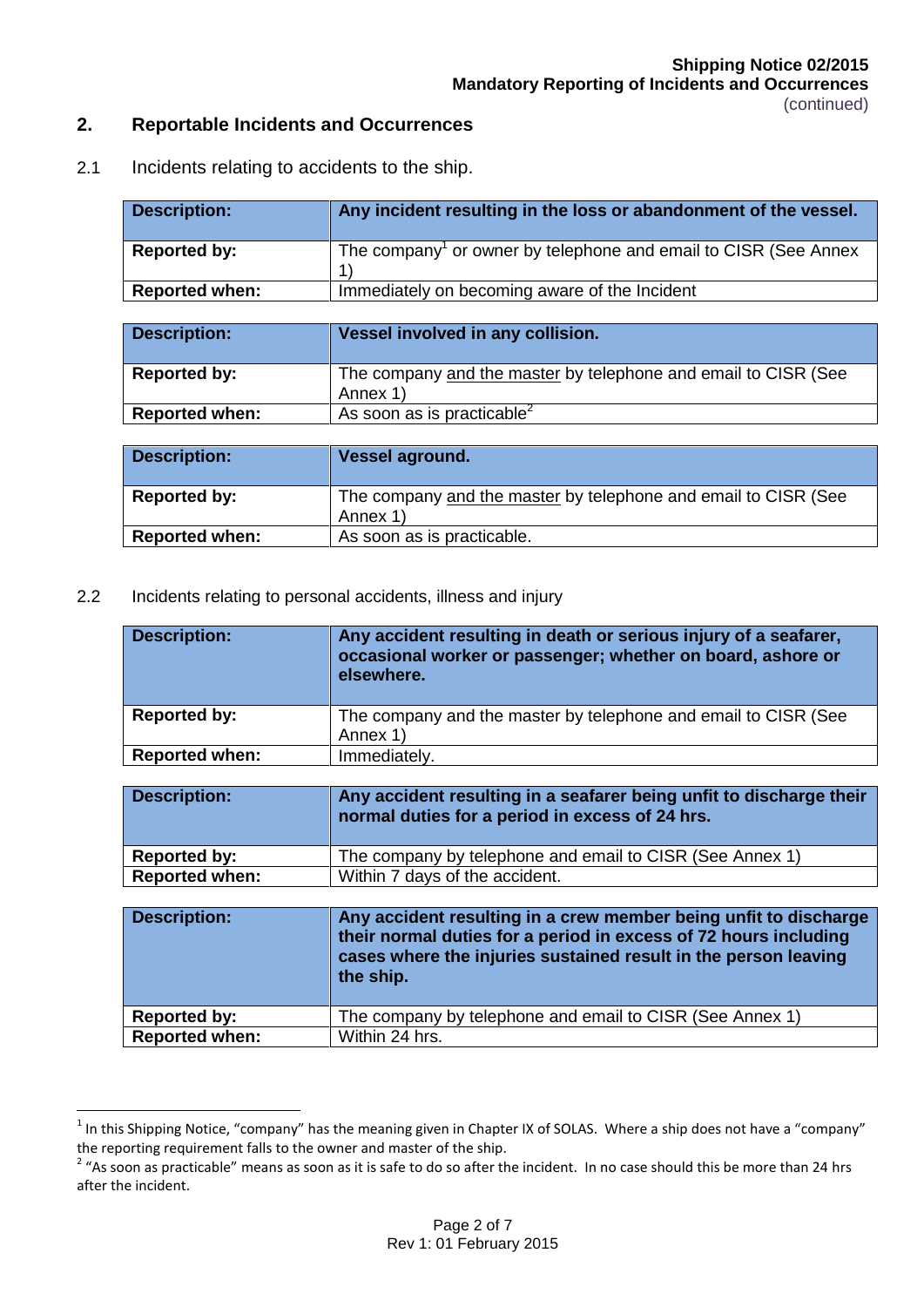2.3 Incidents relating to Births and Deaths

| <b>Description:</b>   | Birth on board a Cayman Islands ship                                                                  |
|-----------------------|-------------------------------------------------------------------------------------------------------|
| Reported by:          | The master using "Form RB 1" to the Shipping Master at the Cayman<br><b>Islands Shipping Registry</b> |
| <b>Reported when:</b> | Within seven days of the birth                                                                        |

| <b>Description:</b>   | Death of a seafarer, occasional worker or passenger; whether on<br>board, ashore or elsewhere.        |
|-----------------------|-------------------------------------------------------------------------------------------------------|
| <b>Reported by:</b>   | The master using "Form RD 1" to the Shipping Master at the Cayman<br><b>Islands Shipping Registry</b> |
| <b>Reported when:</b> | Within three days of the death.                                                                       |

# 2.4 Incidents relating to maritime security

| <b>Description:</b>   | When a ship is required to operate at Security Level 3 by a port<br>or coastal state. |
|-----------------------|---------------------------------------------------------------------------------------|
| <b>Reported by:</b>   | The master by email to CISR (See Annex 1)                                             |
| <b>Reported when:</b> | Immediately on receiving instructions to operate at Security Level 3.                 |

| <b>Description:</b>   | Request or requirement of a port state for the ship to lower the<br>Security Level from that set by the UK Government. |
|-----------------------|------------------------------------------------------------------------------------------------------------------------|
| <b>Reported by:</b>   | The company to the UK Department of Transport with copy to CISR<br>(See Annex 1)                                       |
| <b>Reported when:</b> | As soon as practicable.                                                                                                |

| <b>Description:</b>   | Receipt of a Ship Security Alert System (SSAS) message from a<br><b>Cayman Islands ship.</b> |
|-----------------------|----------------------------------------------------------------------------------------------|
| <b>Reported by:</b>   | The Company Security Officer to CISR and MRCC Falmouth (See                                  |
|                       | Annex 1)                                                                                     |
| <b>Reported when:</b> | Immediately on receipt of the SSAS message and again when the                                |
|                       | status of the alert message has been determined.                                             |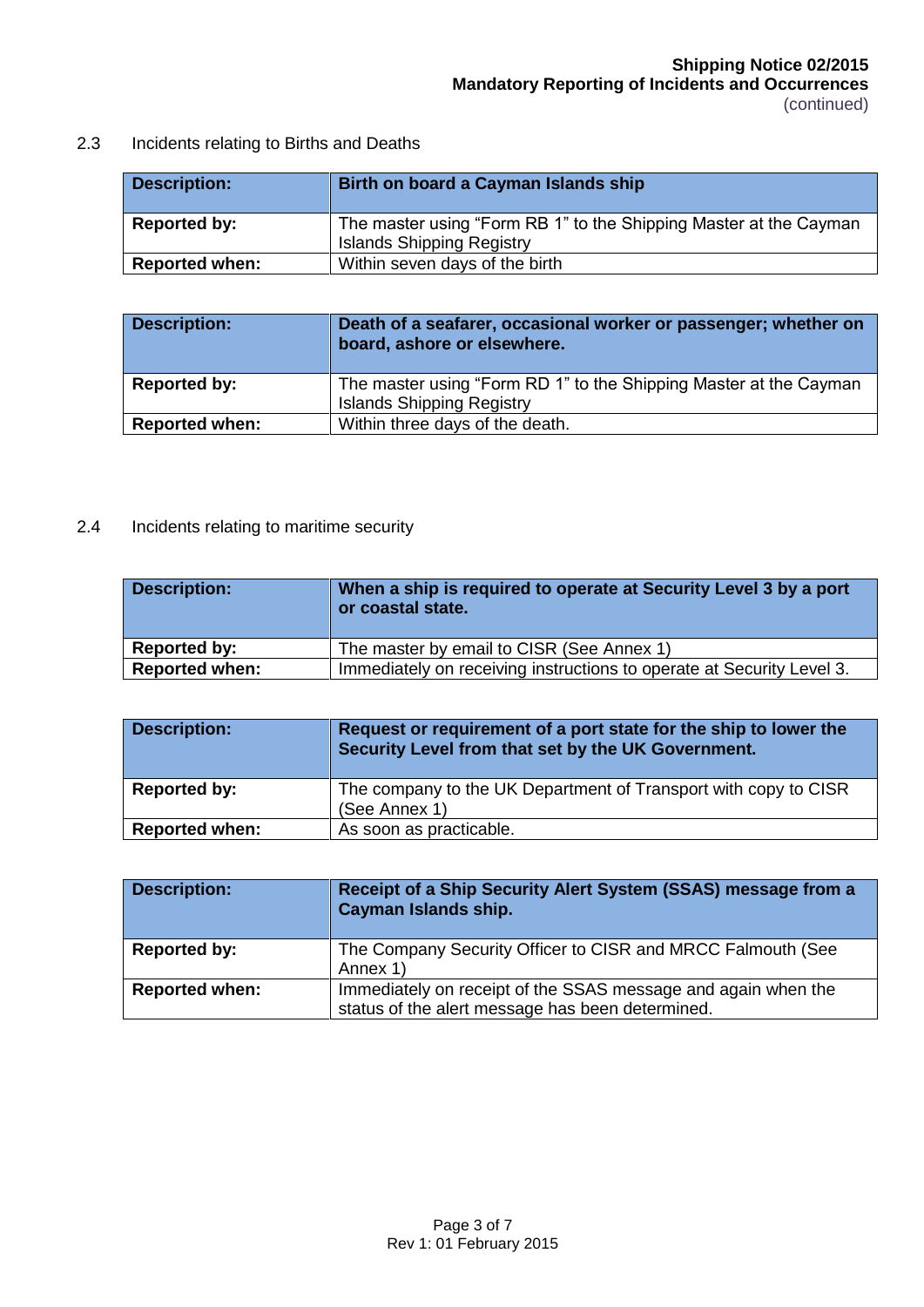**Mandatory Reporting of Incidents and Occurrences** (continued)

# 2.5 Incidents relating to operational failures

| <b>Description:</b>   | Failure of the Company to receive two consecutive daily position<br>reports in accordance with SOLAS V/28.2 from any Cayman<br>Islands ship. |
|-----------------------|----------------------------------------------------------------------------------------------------------------------------------------------|
| Reported by:          | The company by email and telephone to CISR (See Annex 1)                                                                                     |
| <b>Reported when:</b> | As soon as practicable after the second missed position report.                                                                              |

| <b>Description:</b>   | Any loss of main propulsion, steering or "station keeping"<br>ability. |
|-----------------------|------------------------------------------------------------------------|
| Reported by:          | The company by email and telephone to CISR (See Annex 1)               |
| <b>Reported when:</b> | Within 24 hrs of the company being aware of the failure.               |

#### 2.6 Port State Control Inspections

| <b>Description:</b>   | <b>Every Port State Control Inspection</b>                       |
|-----------------------|------------------------------------------------------------------|
| Reported by:          | The company by email to CISR, enclosing a copy of the inspection |
|                       | report.                                                          |
| <b>Reported when:</b> | Within seven days of the Port State Control inspection.          |

| <b>Description:</b>   | Any deficiencies noted and coded as "30" (Ship detained).                                                       |
|-----------------------|-----------------------------------------------------------------------------------------------------------------|
| <b>Reported by:</b>   | The company and master by telephone and email enclosing a copy of<br>the inspection report and Detention Order. |
| <b>Reported when:</b> | Immediately upon detention of the ship                                                                          |

| <b>Description:</b>   | Any other maritime security control action imposed under the<br>provisions of SOLAS XI-2/9 (Such as denial of entry into port,<br>expulsion from port, restrictions on operations, etc.). |
|-----------------------|-------------------------------------------------------------------------------------------------------------------------------------------------------------------------------------------|
| Reported by:          | The company by email and telephone to CISR (See Annex 1)                                                                                                                                  |
| <b>Reported when:</b> | Immediately on the imposition of such control actions.                                                                                                                                    |

# 2.7 Incidents with a potential for environmental impact

| <b>Description:</b>   | The discharge of any substance from the ship, whether<br>intentional or unintentional, not in accordance with the MARPOL<br><b>Convention.</b> |
|-----------------------|------------------------------------------------------------------------------------------------------------------------------------------------|
| <b>Reported by:</b>   | The company and master by email and telephone to CISR (See<br>Annex 1)                                                                         |
| <b>Reported when:</b> | Within 24 hrs of any such discharge,                                                                                                           |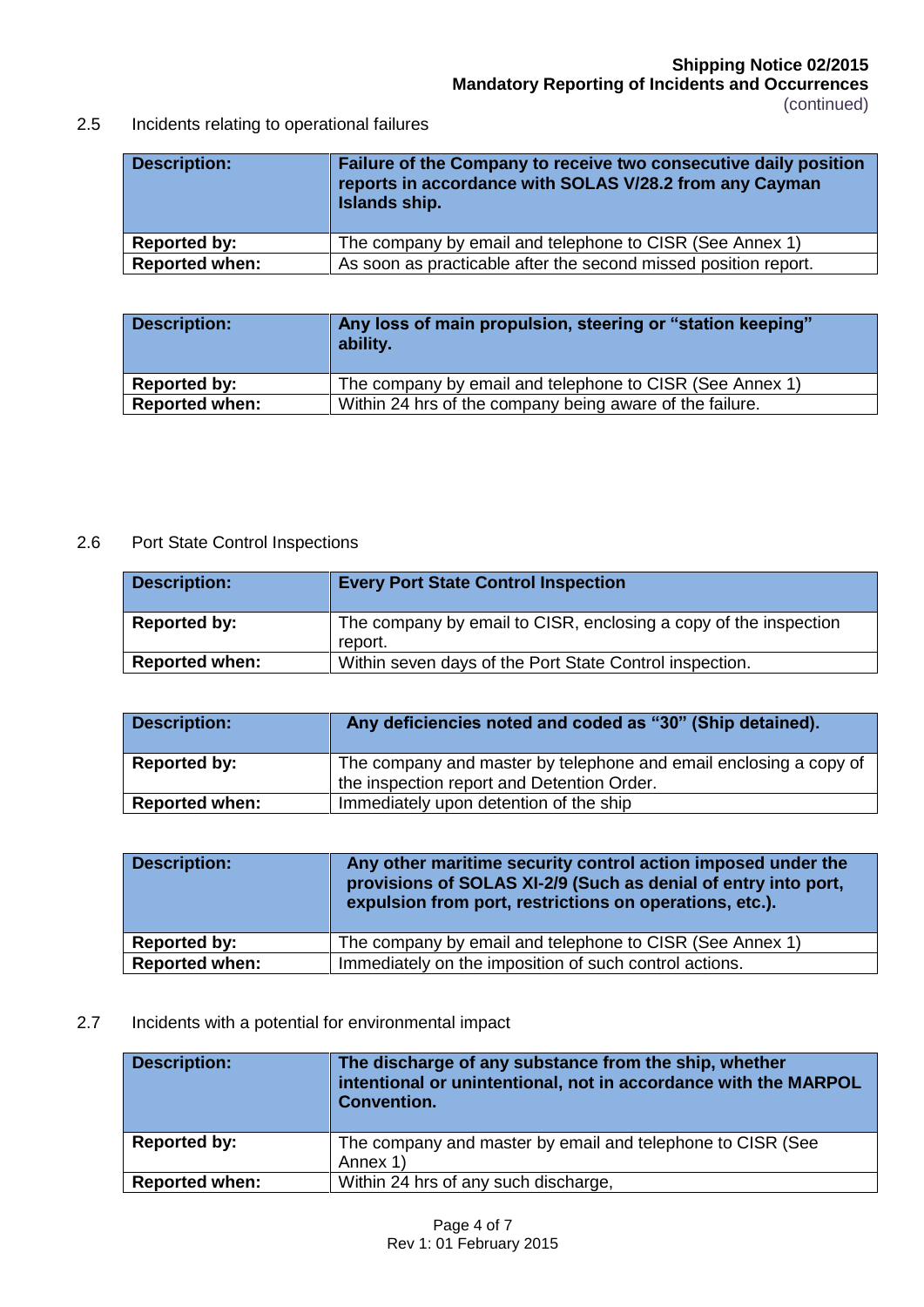| <b>Description:</b>   | Any allegation by a third party that the ship has discharged any<br>substance not in accordance with the MARPOL Convention. |
|-----------------------|-----------------------------------------------------------------------------------------------------------------------------|
| Reported by:          | The company and master by email and telephone to CISR (See                                                                  |
|                       | Annex 1)                                                                                                                    |
| <b>Reported when:</b> | Upon receipt of any such allegation.                                                                                        |

#### 2.8 Notifiable and Occupational Diseases

| <b>Description:</b>   | Any disease or illness reportable under regulation 21 of the<br>Merchant Shipping (Maritime Labour Convention) (Health and<br>Safety) or any notifiable disease listed in Annex 2 of this<br><b>Shipping Notice.</b> |
|-----------------------|----------------------------------------------------------------------------------------------------------------------------------------------------------------------------------------------------------------------|
| <b>Reported by:</b>   | The company by telephone and email to CISR (See Annex 1)                                                                                                                                                             |
| <b>Reported when:</b> | Immediately on the confirmed diagnosis of a notifiable or occupational                                                                                                                                               |
|                       | disease.                                                                                                                                                                                                             |

#### **3. Actions required.**

- 3.1 Owners and managers are asked to ensure that a copy of this shipping notice is readily available on board all Cayman Islands ships and that masters are aware of its contents and their responsibilities for reporting certain incidents on board.
- 3.2 Where the contents of this Shipping Notice are in conflict with the reporting requirements contained in the Safety Management System or other internal documents and policies, companies are asked to make relevant amendments to those documents to ensure compatibility with this Shipping Notice.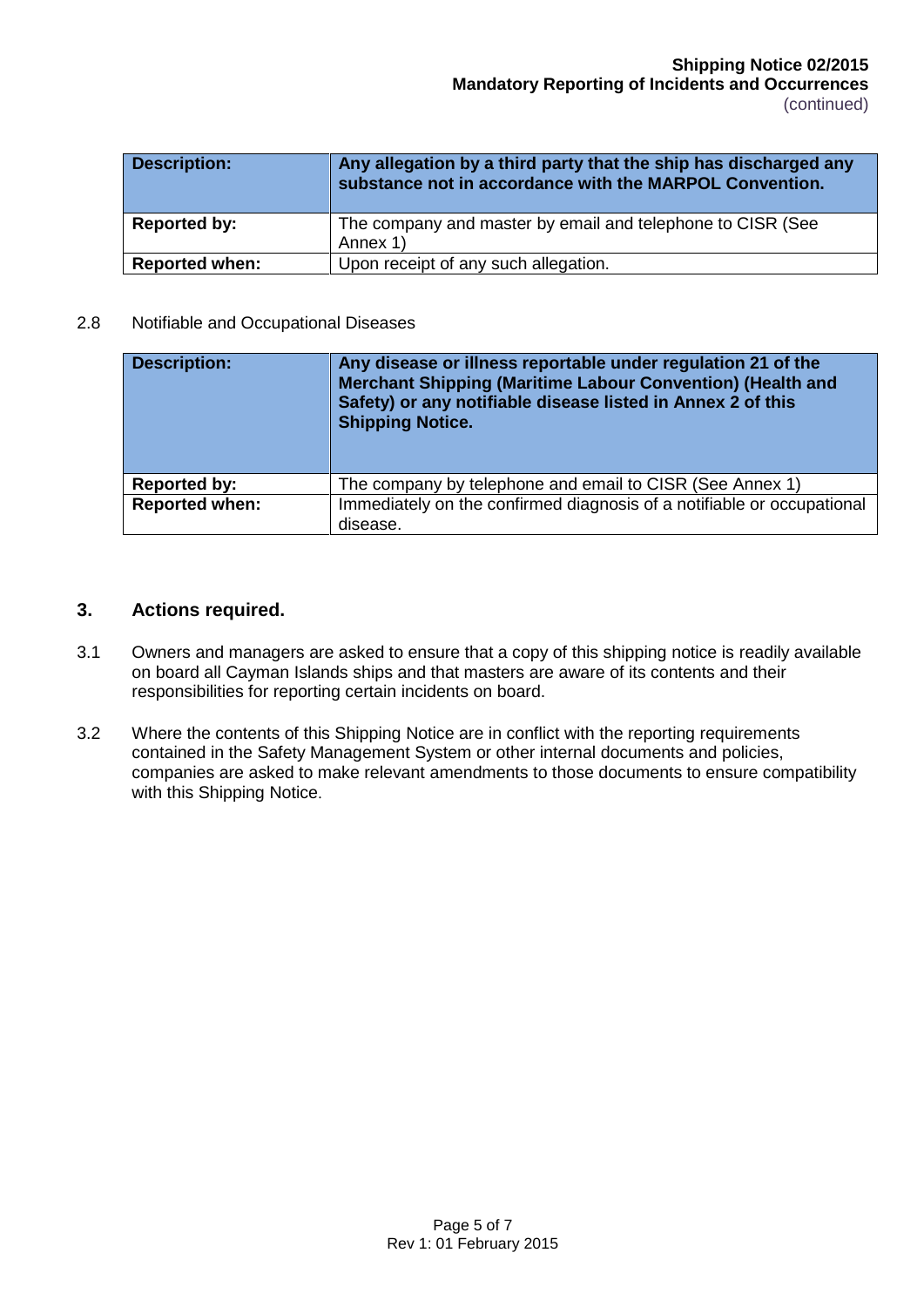**Shipping Notice 02/2015 Mandatory Reporting of Incidents and Occurrences** (continued)

# **Annex 1**

# **(Contact details)**

For reports relating to Sections 2.1, 2.2, 2.4\*, 2.5, 2.6 & 2.7 to CISR:

- Telephone: +1 345 9498831 +44 1489 799 203
- Email: [reporting@cishipping.com](mailto:reporting@cishipping.com)

For reports relating to Sections 2.3, & 2.8:

- Telephone: +44 1489 799 203
- Email: [shipping.master@cishipping.com](mailto:shipping.master@cishipping.com)

\*For reports to CISR under Section 2.4 relating to SSAS Alerts only:

Email: [ssas@cishipping.com](mailto:ssas@cishipping.com)

For reports under Section 2.4 to the UK Department for Transport:

Email: [maritimesecurity@dft.gsi.gov.uk](mailto:maritimesecurity@dft.gsi.gov.uk)